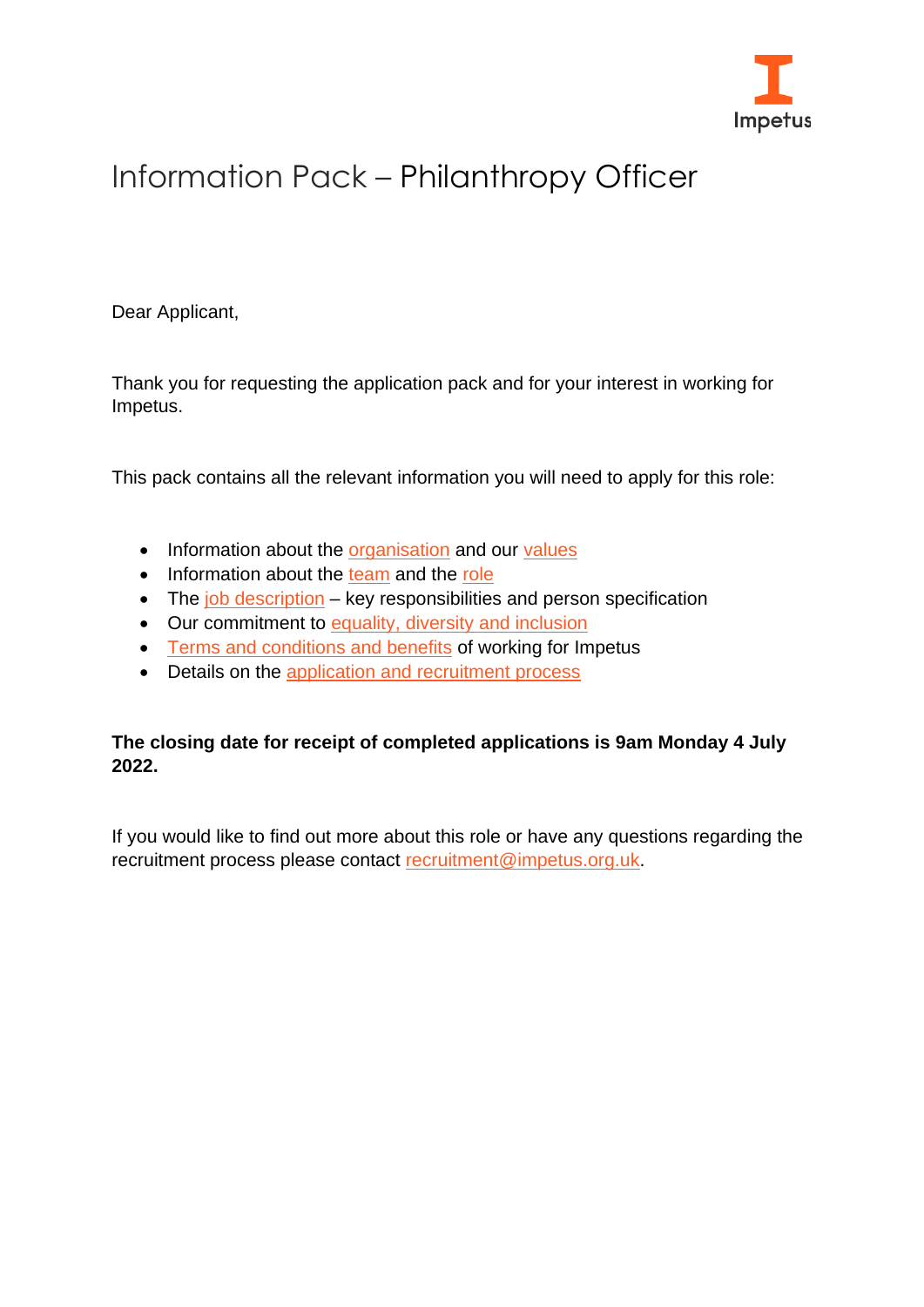

# <span id="page-1-0"></span>About Impetus

Impetus transforms the lives of young people from disadvantaged backgrounds by ensuring they get the right support to succeed in school, in work and in life.

We find, fund and build the most promising charities working with these young people, providing core funding and working shoulder-to-shoulder with their leaders to help them become stronger organisations

In partnership with other funders we help our charities scale and we influence policy and decision makers so that all young people get the support they need.

Impetus currently has 38 members of staff, supporting 22 charities with programmes across England, Wales and Scotland.

Impetus is driven by a shared belief in tackling the barriers that hold back young people from disadvantaged backgrounds in education and employment. Alongside investing extensive financial and non-financial support in our charity partners through our Investment Team we also seek to influence decision makers to implement evidence led policy and direct new resources to get young people the support they need through our Public Affairs team. We are resolutely focused on outcomes, driven by quality evidence.

You would be joining a team that is passionate, rigorous, determined, creative and warm. We care deeply for our colleagues, our charity partners and the young people we serve.

# <span id="page-1-1"></span>Our Values

#### **Evidence led and results driven for young people**

We pursue excellence for the young people we work with, are wholly committed to better outcomes, unapologetically results driven, and accountable for our actions.

#### **High trust, high challenge**

We invest the time, kindness, integrity and honesty needed to build and sustain longterm relationships. We focus on developing high trust, to allow for high challenge, helping our colleagues, partners and supporters to be our very best selves in pursuit of our mission.

#### **Diversity enables us to thrive**

We seek to embed diversity of thought, background and experience in every aspect of our work. We are open, thoughtful and proactive in better understanding and challenging our assumptions to better deliver the change we seek.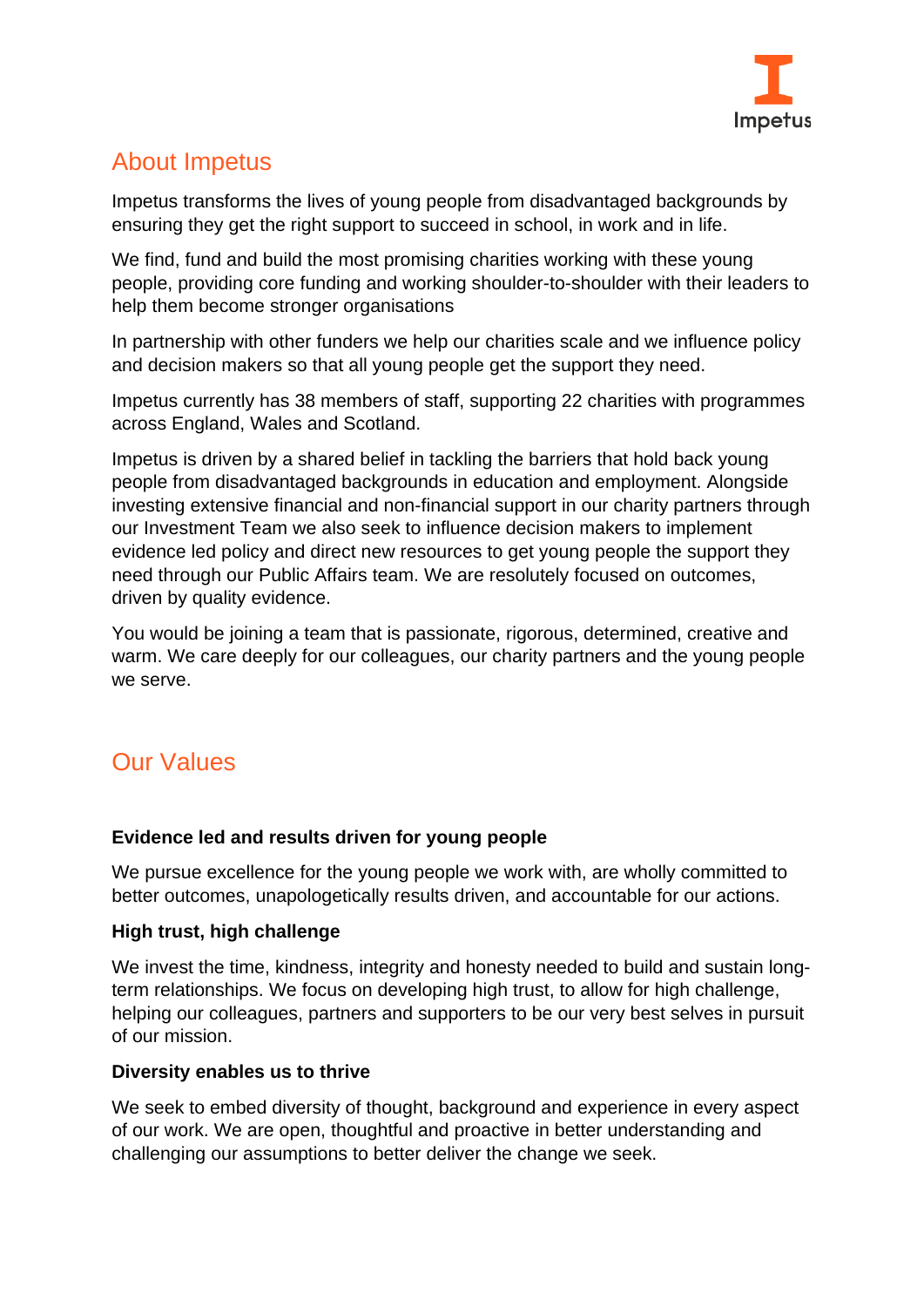

#### **Brave and open**

We are brave and open; exploring new solutions to long-term problems, asking difficult questions well; learning from mistakes and challenging the status quo when needed.

#### **Collaboration always**

We will not succeed alone. We seek meaningful, productive partnership with others to achieve our mission and drive systems change for young people.

### <span id="page-2-0"></span>About the team

This is a very exciting time to be joining Impetus as we aim to support more young people this year than ever before in our history. We are looking for a highly motivated Philanthropy Officer who is excited by the prospect of working for an ambitious fundraising team in a sector leading charity. In this varied role, you will have the opportunity to learn about a variety of different types of fundraising, including events, major donors, grant making trusts, and corporate partnerships.

The Philanthropy team raises income for Impetus and for Impetus partner charities. There are eleven members of the team which is responsible for fundraising, events, and donor engagement, as well as collaborating with colleagues across the organisation to ensure we make a compelling case to generate new financial commitments and wider support for our work. The team also delivers a high-quality engagement programme of volunteering and pro bono for Impetus's corporate supporters. Impetus has an annual income of £8 million which we are looking to grow to £10 million within the next few years. The team is led by the Director of Philanthropy and Partnerships.

Impetus is driven by a shared belief in tackling the barriers that hold back young people from disadvantaged backgrounds in education and employment. Alongside investing extensive financial and non-financial support in our charity partners through our Investment Team we also seek to influence decision makers to design and implement evidence led policy and direct new resources to get young people the support they need through our Public Affairs team. We are resolutely focused on outcomes, driven by quality evidence.

### <span id="page-2-1"></span>About this role

This is an exciting opportunity for someone with the passion and skills to develop in a career in fundraising. We are looking for someone who is fascinated by the charity sector and eager to learn about the dynamic world of high-level major donor fundraising and corporate philanthropy.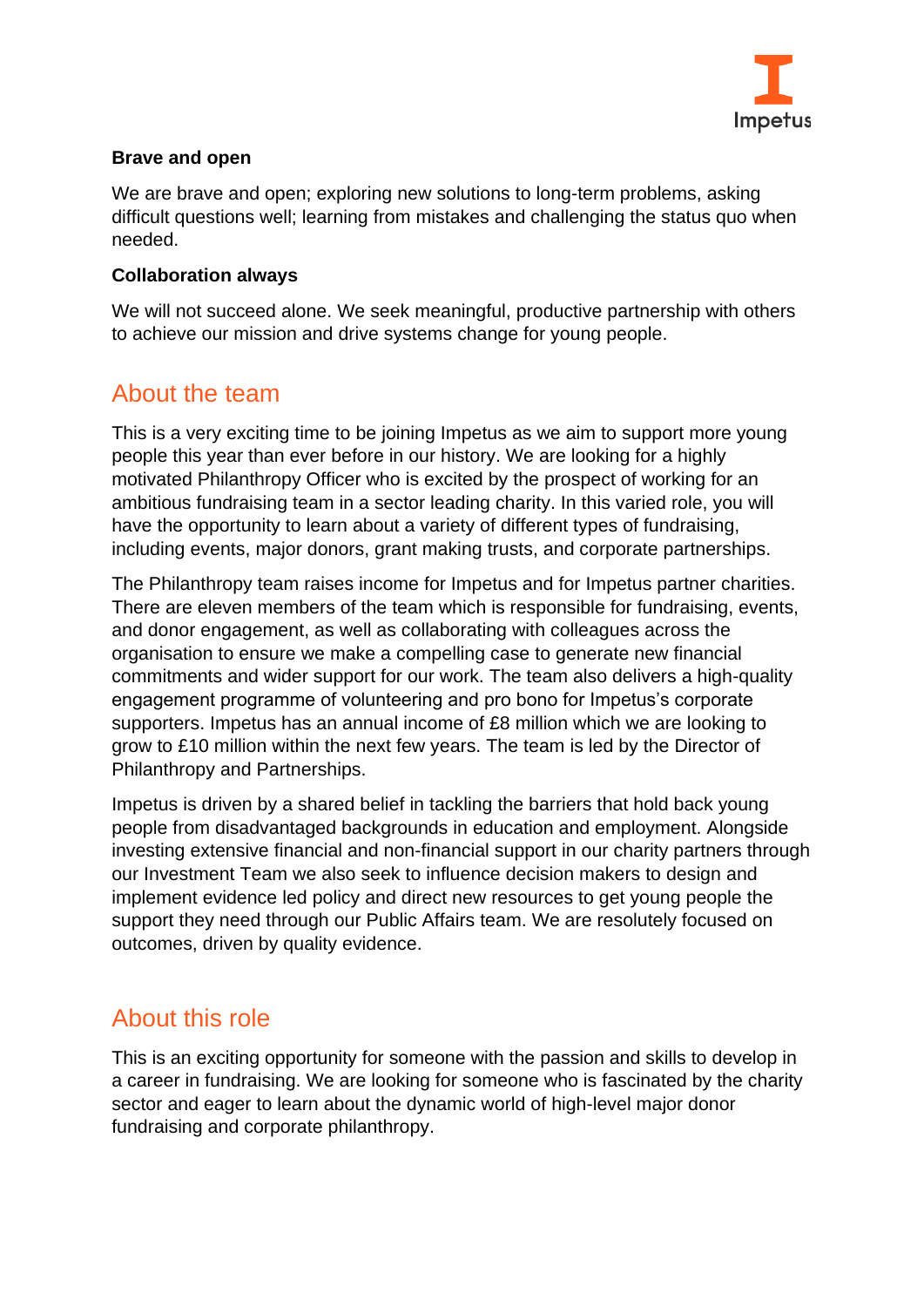

The Philanthropy Officer is a highly professional, proactive and dynamic individual who will directly support the Director of Philanthropy and Partnerships, as well as the wider team to secure and maintain income from a range of funders including Corporates, Individuals and Grant-Making Trusts to help transform young people's lives.

Working closely to support the Director of Philanthropy and Partnerships will be a key focus of the role, including diary management, administration, meeting preparation, and varied duties required to maintain and develop strong team operations and donor relationships.

The Philanthropy Officer will be an enthusiastic, creative, can-do team player, who is able to manage a busy and varied workload, work autonomously and work with all members of the organisation.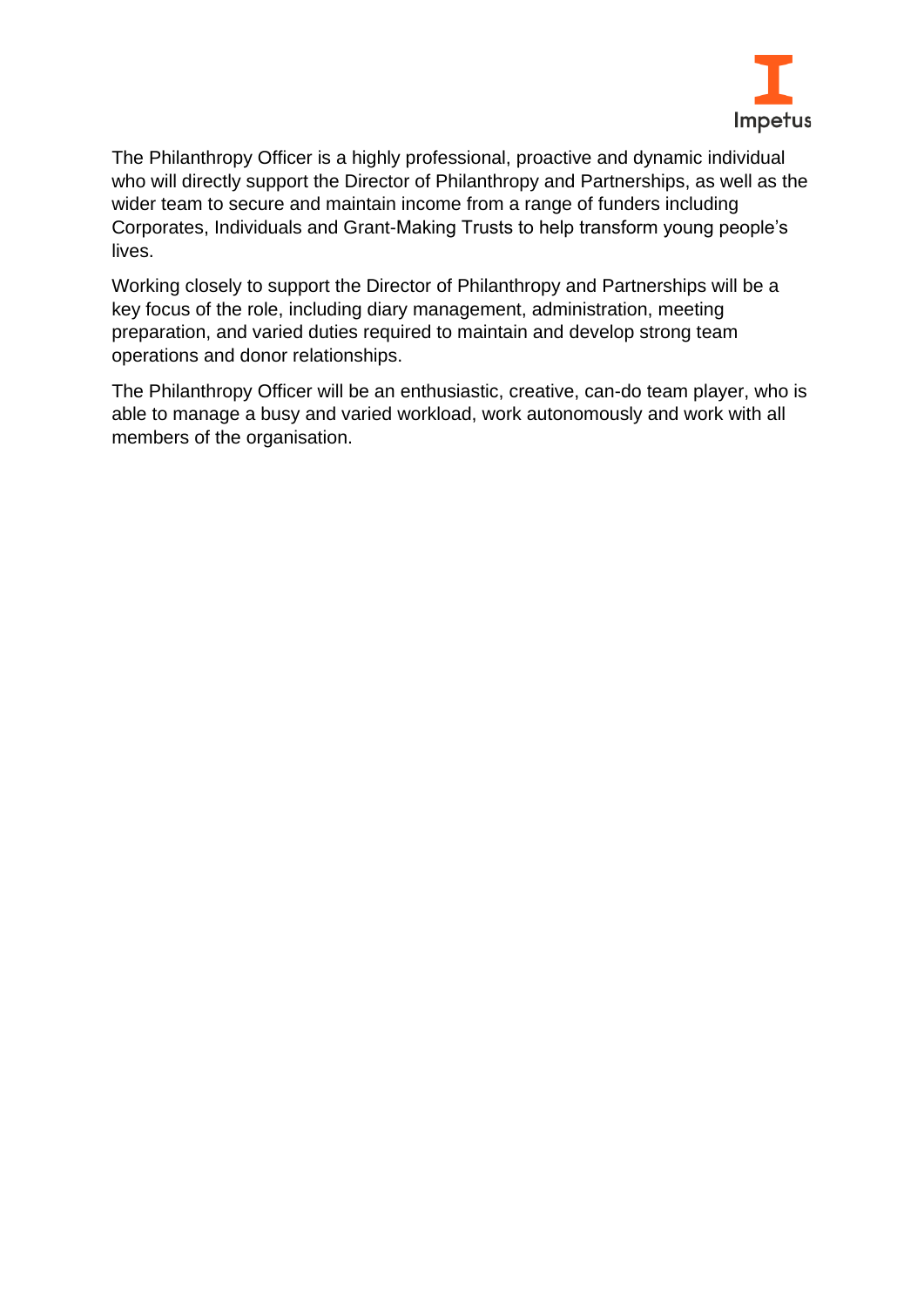

# <span id="page-4-0"></span>Job description:

| Title:         | <b>Philanthropy Officer</b>                                                                           |
|----------------|-------------------------------------------------------------------------------------------------------|
| Team:          | Philanthropy                                                                                          |
| Reports to:    | Senior Philanthropy and Partnerships Manager                                                          |
| Salary:        | £29,000 per annum                                                                                     |
| Contract:      | Permanent                                                                                             |
| Working hours: | Full time (37.5 hours per week – flexible working arrangements<br>will be considered)                 |
| Location:      | Central London (currently trialling hybrid working - at least two<br>days per week in Impetus office) |
| Starting date: | ASAP                                                                                                  |

### Key responsibilities

#### **Assisting the Director of Philanthropy and Partnerships**

1. Responsible for providing direct support to the Director of Philanthropy and Partnerships; includes meeting arrangements, diary management, Board papers planning, and other administrative duties as required by the Director. 

#### **Research and Briefings**

- 2. Research prospective donors and create bespoke briefings for donor meetings.
- 3. Research and report on philanthropy trends, philanthropic developments in the private equity and associated industries as well as key updates pertinent to our donors and prospects.

#### **Philanthropy team operations**

- 4. Support team diary management, including scheduling cross-organisational meetings, team training, and other coordination of team activities.
- 5. Support the events team in the lead up to and delivery of events (guest list management, database management and ad hoc preparation).
- 6. Maintain financial and income records, including recording donations.
- 7. Supporting other teams when required.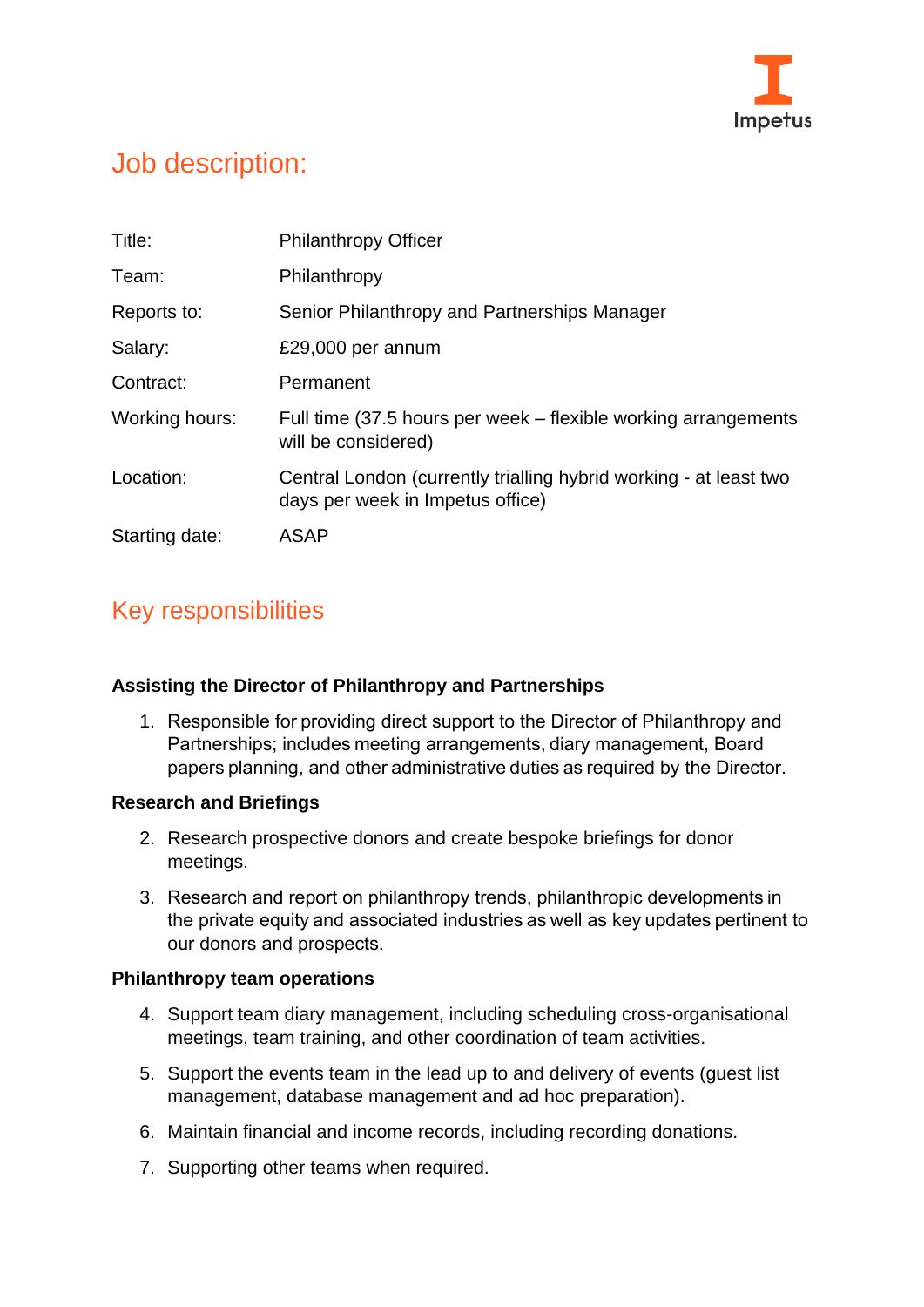

#### **Fundraising support**

- 8. Support account managers with fundraising cycle, including updating pitch decks, meeting preparation, support for donor committees, and ensuring that all donor meetings and emails are logged correctly and promptly on Salesforce (customer relationship management platform).
- 9. Manage online giving platforms, uploading relevant information to Salesforce.
- 10.Demonstrate professionalism and best practice in all duties, comply with the organisation's policies and procedures and proactively support the wider team to deliver our mission effectively.

### Person specification

#### **Essential**

- 1. Demonstrable experience working in a relevant professional environment
- 2. Clear aspiration to build a career as a fundraiser
- 3. Experience or understanding of corporate fundraising, major donor fundraising or GMT fundraising
- 4. Able to grasp and interpret complex ideas, including the venture philanthropy model of Impetus and the private equity industry
- 5. Committed to Impetus' mission
- 6. Committed to equality, diversity and inclusion
- 7. Strong research and prospecting skills
- 8. Excellent written and verbal communication skills
- 9. Excellent analytical and data reporting skills
- 10.Excellent PowerPoint and presentation skills
- 11.Experience of using databases, including input and extraction of data, reporting and experience in using Salesforce or a comparable CRM system
- 12.Excellent IT and technology skills with strong experience and/or knowledge of Microsoft Office Suite (Outlook, Teams, Word, Excel, Powerpoint). Excel skills would be a benefit
- 13.Ability to work well under pressure with the ability to meet tight deadlines in a fast-paced environment while managing multiple projects
- 14.Ability to look beyond own area of expertise and be pro-active and creative in problem solving

#### **Desirable**

1. Knowledge of the sector – young people, education, employment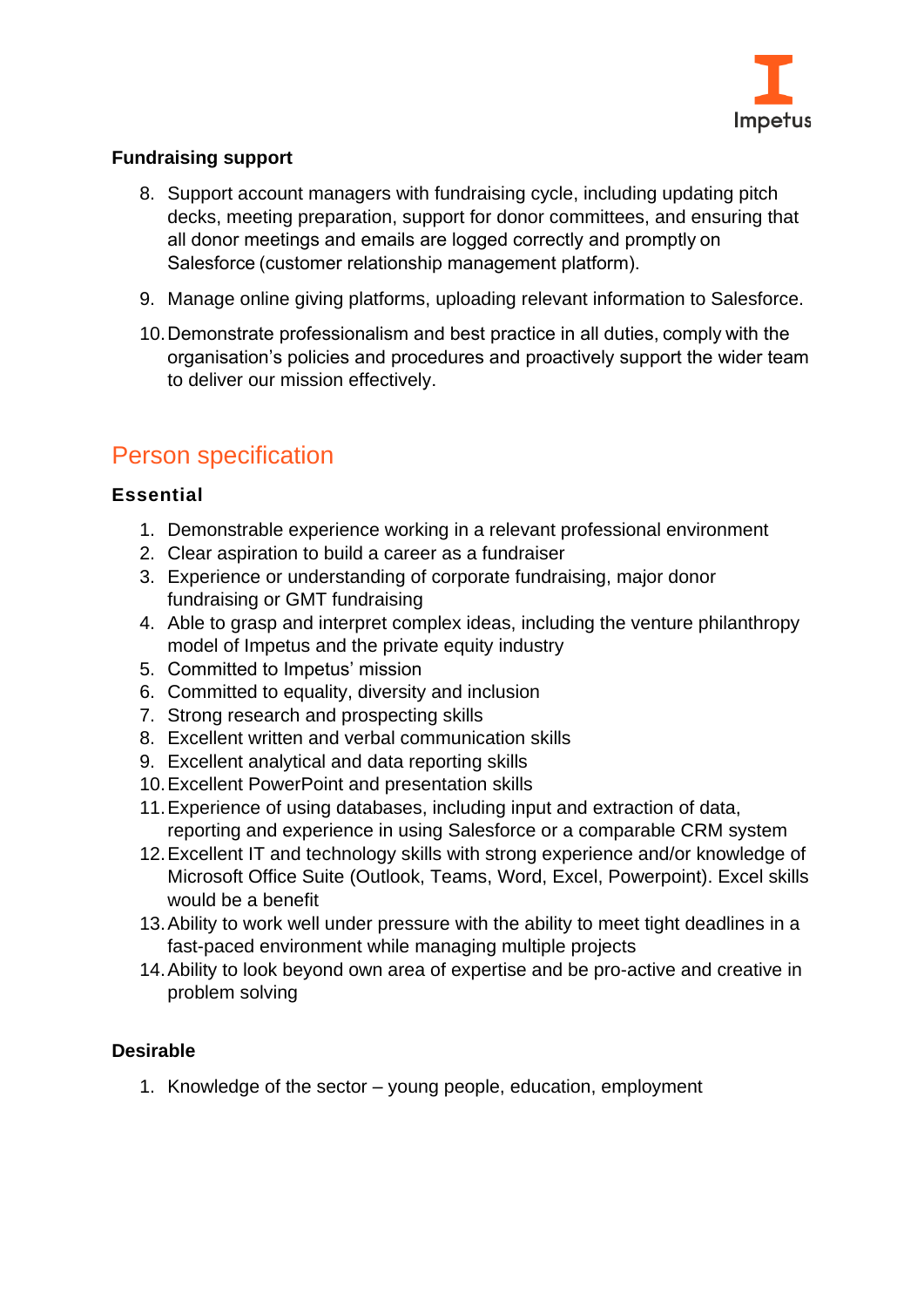

### <span id="page-6-0"></span>Our commitment to equality, diversity and inclusion

#### **We believe that a diverse workforce leads to an organisation that is more open, creative and gets better results.**

We want our team at Impetus to represent the diversity of the people and communities we serve. We also want our team to be one where different experiences, expertise and perspectives are valued, and where everyone is encouraged to grow and develop.

We want to reach a diverse pool of candidates. We are happy to consider any reasonable adjustments that potential employees may need to in order to be successful.

We recognise the importance of a good work/life balance. We do everything we can to accommodate flexible working, including working from home, working part-time job shares and other arrangements.

Please just let us know in your application or at any stage throughout the process (and beyond) if these are options you'd like to explore.

*Impetus is an equal opportunity employer and is determined to ensure that no applicant or employee receives less favourable treatment on the grounds of gender, race, age, disability, religion, belief, sexual orientation, or marital status. We value diversity and welcome applications from people of all backgrounds.*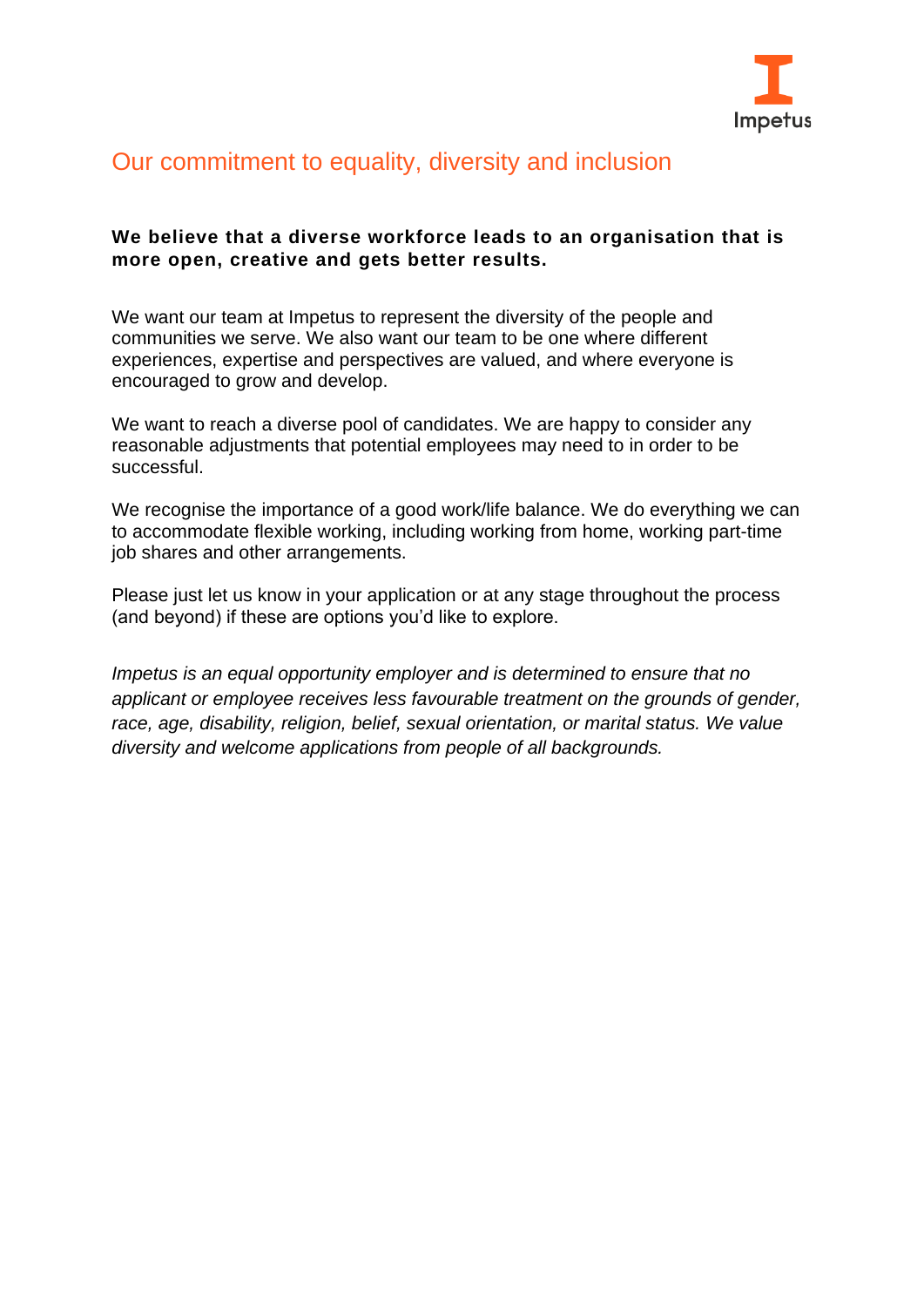

# <span id="page-7-0"></span>Terms and conditions and benefits of working for Impetus

We are committed to supporting staff in a range of ways. The tables below detail some of the support provided:

| <b>Financial support</b>   |                                                                                                                                                                                                    |                                                 |
|----------------------------|----------------------------------------------------------------------------------------------------------------------------------------------------------------------------------------------------|-------------------------------------------------|
| <b>Benefit</b>             | <b>Details</b>                                                                                                                                                                                     | <b>Eligibility</b>                              |
| Pay                        | Target is to pay within plus or minus five per cent<br>of the upper quartile for the role in the charity<br>sector                                                                                 | All staff eligible                              |
| Pension                    | In line with auto enrolment legislation all eligible<br>employees will be automatically enrolled into The<br>Pensions Trust pension scheme. 5% employer<br>contribution. 3% employee contribution. | All staff eligible                              |
| Death in service           | Four times salary                                                                                                                                                                                  | On completion of six-<br>month probation period |
| Give as you earn<br>(GAYE) | Membership to scheme to enable employees to<br>make donations exempt from National Insurance                                                                                                       | All staff eligible                              |
| Season ticket<br>loan      | Interest free - repayable over 10 months                                                                                                                                                           | On completion of six-<br>month probation period |
| Eye test vouchers          | Specsavers VDU Eye care voucher - free eye<br>examination plus a discount towards glasses if<br>needed solely for VDU usage                                                                        | All staff eligible                              |

| <b>Work life balance</b> |                                                                                                                                                                                                                 |                                                         |
|--------------------------|-----------------------------------------------------------------------------------------------------------------------------------------------------------------------------------------------------------------|---------------------------------------------------------|
| <b>Benefit</b>           | <b>Details</b>                                                                                                                                                                                                  | <b>Eligibility</b>                                      |
| Annual leave             | 28 days plus bank holidays (this includes three<br>days between Christmas and New Year) pro-rata<br>for part time staff                                                                                         | All staff eligible                                      |
|                          | Ability to carry over a maximum of five days with<br>any additional days to be at discretion of relevant<br>member of SMT and Director of Finance and<br>Operations and allowed only on an exceptional<br>basis |                                                         |
| Sick pay (OSP)           | Occupational sick pay (OSP) - Six weeks full pay<br>and six weeks half pay in rolling 12 month. Staff<br>eligible from day one of employment.                                                                   | All staff eligible subject to<br>statutory requirements |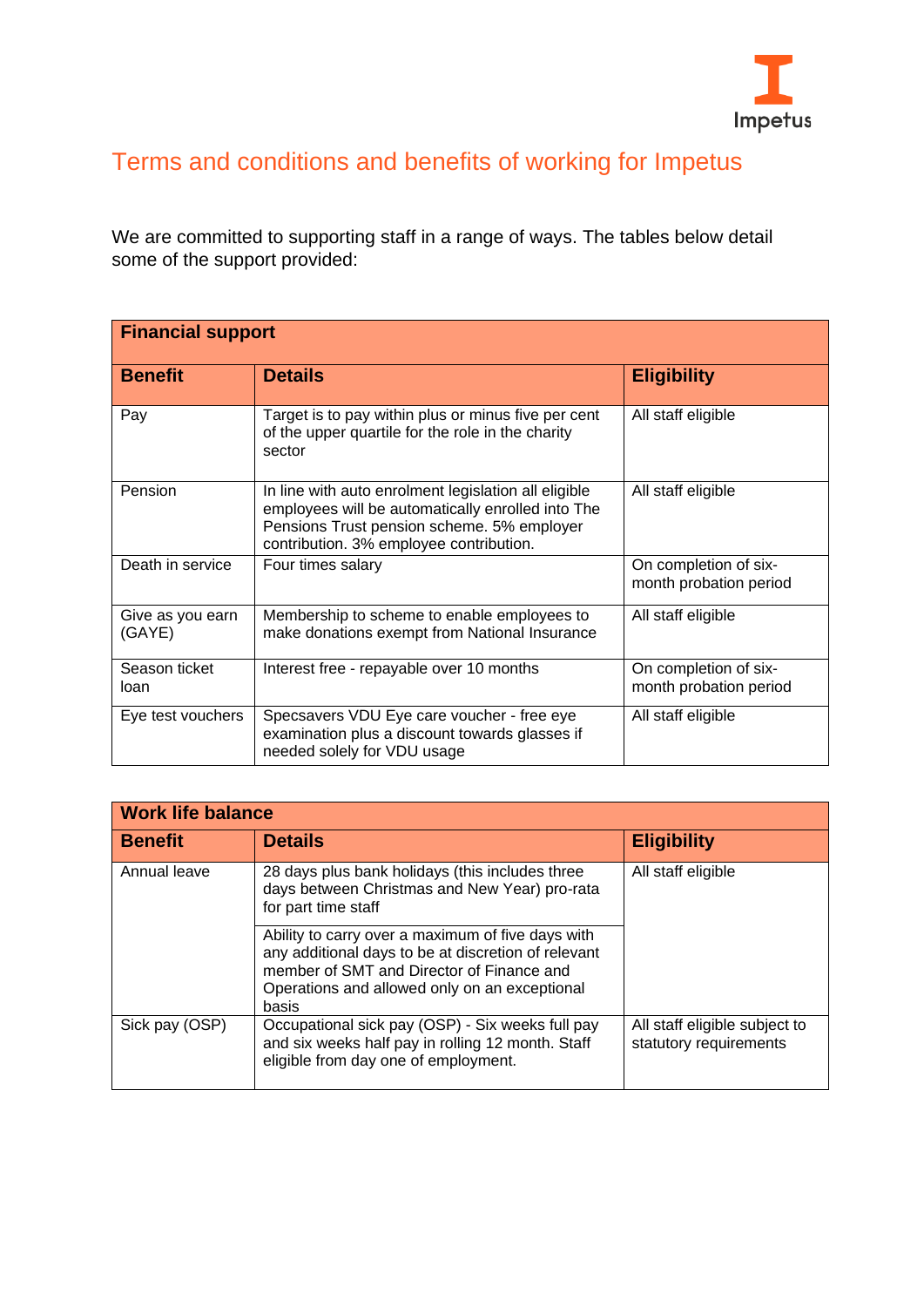

| <b>Work life balance</b>       |                                                                                                                         |                                                                                                                                         |
|--------------------------------|-------------------------------------------------------------------------------------------------------------------------|-----------------------------------------------------------------------------------------------------------------------------------------|
| <b>Benefit</b>                 | <b>Details</b>                                                                                                          | <b>Eligibility</b>                                                                                                                      |
| Compassionate<br>leave and pay | Discretion of line manager (up to three days paid)                                                                      | All staff eligible subject to<br>criteria (which include, for<br>example, closeness of<br>family member in event of<br>death in family) |
| Dependency<br>leave and pay    | Usually unpaid but paid time off may be granted at<br>discretion of line manager                                        | All staff eligible subject to<br>criteria                                                                                               |
| Maternity leave                | Statutory Maternity Leave (SML) - 52 weeks                                                                              | All staff eligible subject to<br>statutory requirements                                                                                 |
| Maternity pay                  | Statutory Maternity Pay (SMP) - six weeks at 90%<br>salary followed by 33 weeks at SMP rate                             | Continuously employed for<br>at least 26 weeks up to any<br>day in the "qualifying<br>week" (15th week before<br>the child is expected) |
|                                | Occupational Maternity Pay (OMP) -13 weeks at<br>full pay followed by 33 weeks at Statutory<br>Maternity Pay (SMP) rate | Continuously employed for<br>at least 52 weeks up to any<br>day in the "qualifying<br>week" (15th week before<br>the child is expected) |
| Paternity leave                | Statutory Paternity Leave (SPL) - two weeks                                                                             | All staff eligible subject to<br>statutory requirements                                                                                 |
| Paternity pay                  | Statutory Paternity Pay (SPP) - two weeks at SPP<br>rate                                                                | Continuously employed for<br>at least 26 weeks up to any<br>day in the "qualifying<br>week" (15th week before<br>the child is expected) |
|                                | Occupational Paternity Pay (OPP) - two weeks at<br>full pay                                                             | Continuously employed for<br>at least 52 weeks up to any<br>day in the "qualifying<br>week" (15th week before<br>the child is expected) |
| Adoption leave                 | Statutory Adoption Leave (SAL) maximum 52<br>weeks                                                                      | All staff eligible subject to<br>statutory requirements                                                                                 |
| Adoption pay                   | Statutory Adoption Pay (SAP) six weeks at 90%<br>followed by 33 weeks at SMP rate                                       | Continuously employed for<br>at least 26 weeks up to any<br>day in the week they were<br>matched with the child                         |
|                                | Occupational Adoption Pay (OAP) - 13 weeks at<br>full pay followed by 33 weeks at Statutory Adoption<br>Pay (SAP)       | Continuously employed for<br>at least 52 weeks up to any<br>day in the "qualifying<br>week" (15th week before<br>the child is expected) |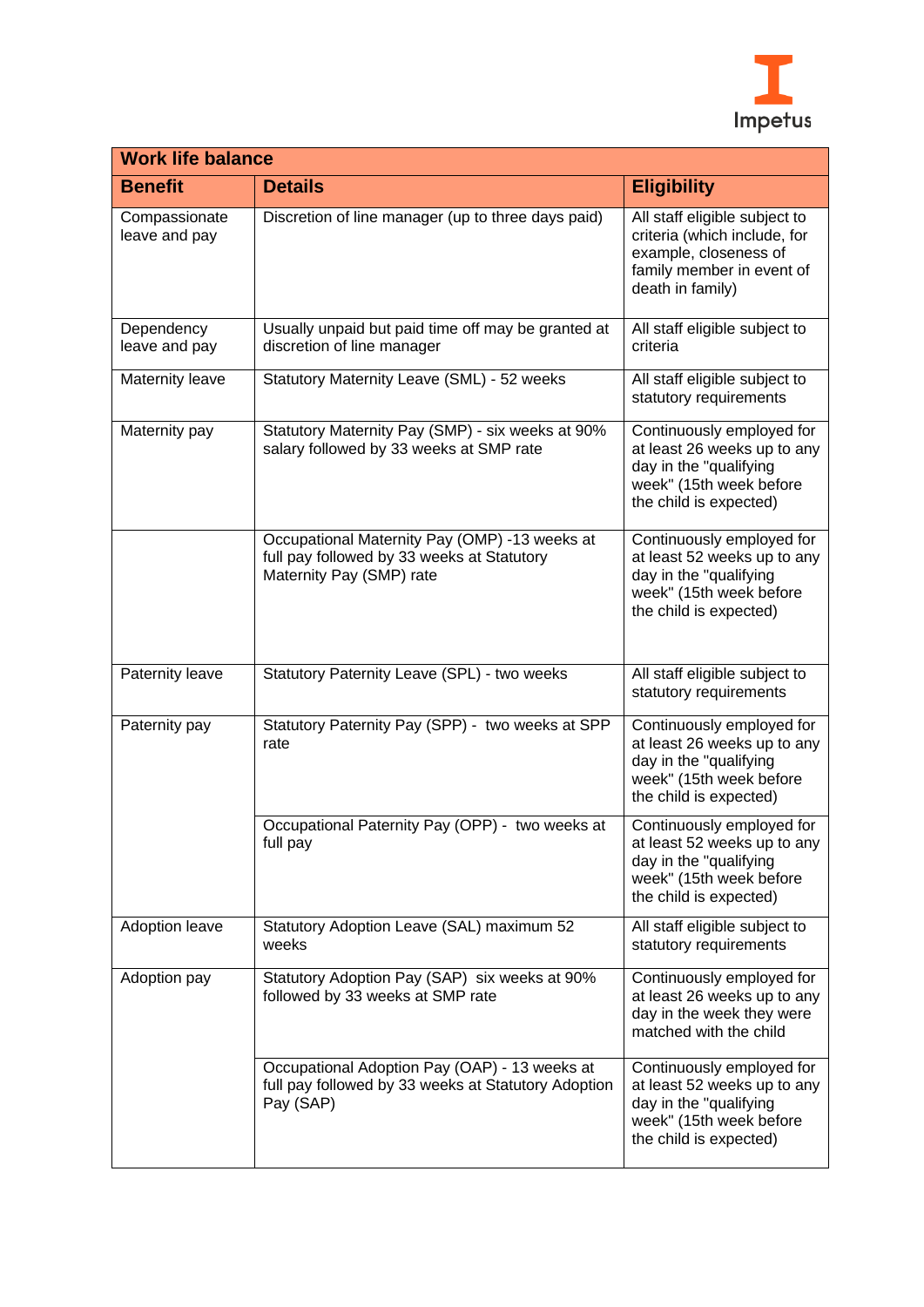

| <b>Work life balance</b>             |                                                                                      |                                                                                                                                         |
|--------------------------------------|--------------------------------------------------------------------------------------|-----------------------------------------------------------------------------------------------------------------------------------------|
| <b>Benefit</b>                       | <b>Details</b>                                                                       | <b>Eligibility</b>                                                                                                                      |
| Shared parental<br>leave             | Statutory - maximum 50 weeks                                                         | All staff eligible subject to<br>statutory requirements                                                                                 |
| Shared parental<br>pay               | Statutory Shared Parental Pay (ShPP) - maximum<br>37 weeks at ShPP rate              | Continuously employed for<br>at least 26 weeks up to any<br>day in the "qualifying<br>week" (15th week before<br>the child is expected) |
|                                      | Occupational Shared Parental Pay (OShPP) - 11<br>weeks at full pay                   | Continuously employed for<br>at least 52 weeks up to any<br>day in the week they were<br>matched with the child                         |
| Parental leave                       | Statutory - 18 weeks of unpaid leave                                                 | All staff eligible subject to<br>statutory requirements                                                                                 |
| Flexible hours                       | 10am to 4pm are core hours. Office hours are<br>8am to 6pm                           | All staff eligible                                                                                                                      |
| Work from home                       | Occasional home working available.<br>Regular working at home available upon request | All staff eligible                                                                                                                      |
| Charitable duties<br>or volunteering | Four half days leave per year subject to agreement<br>from line manager and HR       | All staff eligible                                                                                                                      |
| Employee<br>assistance<br>programme  | Free confidential phone line                                                         | All staff eligible                                                                                                                      |

| <b>Professional Development</b> |                                                                                                                                                                                        |                    |  |
|---------------------------------|----------------------------------------------------------------------------------------------------------------------------------------------------------------------------------------|--------------------|--|
| <b>Benefit</b>                  | <b>Details</b>                                                                                                                                                                         | <b>Eligibility</b> |  |
| Learning and<br>development     | A range of organisational and individual training<br>and development opportunities<br>Budget - £750 is allocated to each individual<br>annually, plus a central budget agreed annually | All staff eligible |  |
| Professional<br>subscription    | Paid for, subject to agreement from HR and line<br>manager                                                                                                                             | Relevant to role   |  |
| Professional<br>qualification   | May be able to help - discuss with line manager<br>and HR                                                                                                                              | All staff eligible |  |